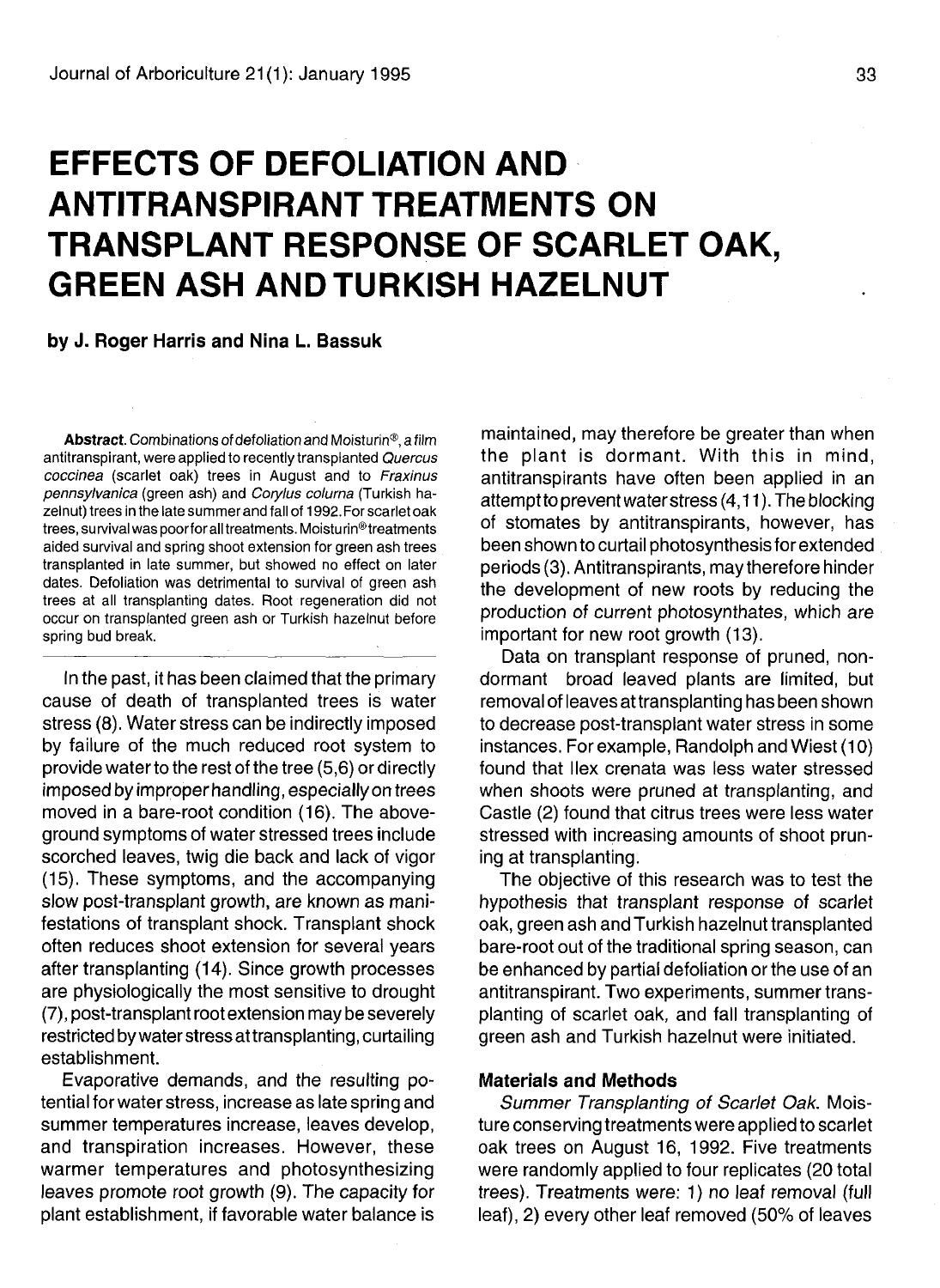removed), 3) 100% of leaves removed, 4) antitranspirant (Moisturin®, a latex emulsion film antitranspirant, Burke's Protective Coatings, Washougal, Wash.) at 1:6 (Moisturin®:water, v:v) solution applied to all shoots and leaves and 5) a 1:12 (Moisturin®:water, v:v) solution, applied to all shoots and leaves. Tree height and caliper (s.e. mean in parenthesis) 15 cm above the soil line at the time of treatment application were 2.34(0.07) m and 3.7(0.1) cm, respectively. Trees were harvested bare-root according to American Association of Nurserymen standards (1) 24 hours after application of treatments. All soil was washed from the root-balls immediately after harvesting, and trees were then transplanted into a completely random design. All trees were handled quickly and irrigated within an hour after digging. Trees were scored for survival (alive or dead) in July, 1993, and survival percentage was then calculated. Trees were considered alive if new shoot growth originated in the upper 50% of the tree.

Fall Transplanting of Green Ash and Turkish Hazelnut. Two hundred bare-root green ash seedlings were obtained from Schichtel's Nursery, and two hundred Turkish hazelnut seedlings were obtained from Watson's Nursery, both in Orchard Park, New York, on November 15,1990. All trees were held in cold storage (5°C) until April, 1991 and then placed into 3-liter (trade 1 -gal.) containers in equal parts topsoil:perlite:peat (v:v:v:) potting soil and grown outside. On August 26, 1992, 32 trees were chosen at random for treatment. Four treatments were randomly applied (8 replicates for each treatment): 1) a control; 2) all leaves and stems sprayed with a 1:12 (Moisturin<sup>®-</sup>water) mixture; 3) all leaves removed (defoliated); and 4) defoliated + a 1:12 (Moisturin®'water) mixture. After each treatment was applied, the potting soil was washed from the roots. All roots with diameters smaller than 3 mm were removed from green ash, and all roots smaller than 1 mm in diameter were removed from Turkish hazelnut to simulate the usual loss of small diameter roots when larger field-grown trees are transplanted bare-root.

All trees were then stored in cold storage(5°C) for one week, after which trees were transplanted into the ground outside and backfilled with native soil (Tioga silt loam) in a completely random

design. This procedure was repeated on September 18, October 5, October 22 and November 10. Mean height caliper (s. e. of the mean in parentheses) just prior to treatment were 92.5(1.5) cm and 1.3(0.03) cm for green ash and 33.2(1.2) cm and 0.7(0.03) cm for Turkish hazelnut. Plants treated on October 22 and November 10 were considered defoliated because of natural fall leaf drop and therefore received only treatments 3 and 4.

Two replicates of each species from each harvest date were randomly selected for determination of root regrowth on May 6, 1993. This date coincided with general spring budbreak. All other green ash trees were harvested on July 13- 16, 1993, and the number of regenerated roots (counted at junction with old tissue) and the total length of all new shoots were determined for each plant. Due to late winter herbivory no further measurements were made on Turkish hazelnuts. Shoot extension and root regeneration data from green ash were subjected to analysis of variance. Trees were considered alive if new shoot growth originated in the upper 50% of the tree.

## **Results and Discussion**

Summer Transplanting of Scarlet Oak. Moisture conserving treatments were imposed on scarlet oak on August 16, and trees were transplanted the next day. This was at the time of bud set on the second flush of growth. Survival was poor for all treatments (Fig. 1). Control trees in full leaf transplanted with equal or better success than any treatment, but survival was only 50%. Scarlet oak is reported to be a difficult-to-transplant species (12) and apparently does not transplant well in the summer, regardless of rapid handling or treatment. Unlike the findings of Englert et al. (4), no benefit from treatment with Moisturin® was evident. However, Moisturin® concentrations were considerably greater (undiluted, 1:1 and 1:3, Moisturin®:water) in that study, and plants were dormant and leafless.

Fall Transplanting of Green Ash and Turkish Hazelnut. No root regeneration was found on trees of either species when harvested at budbreak on May 6. Transplanting dates began just after final bud set (Aug. 26) and continued through the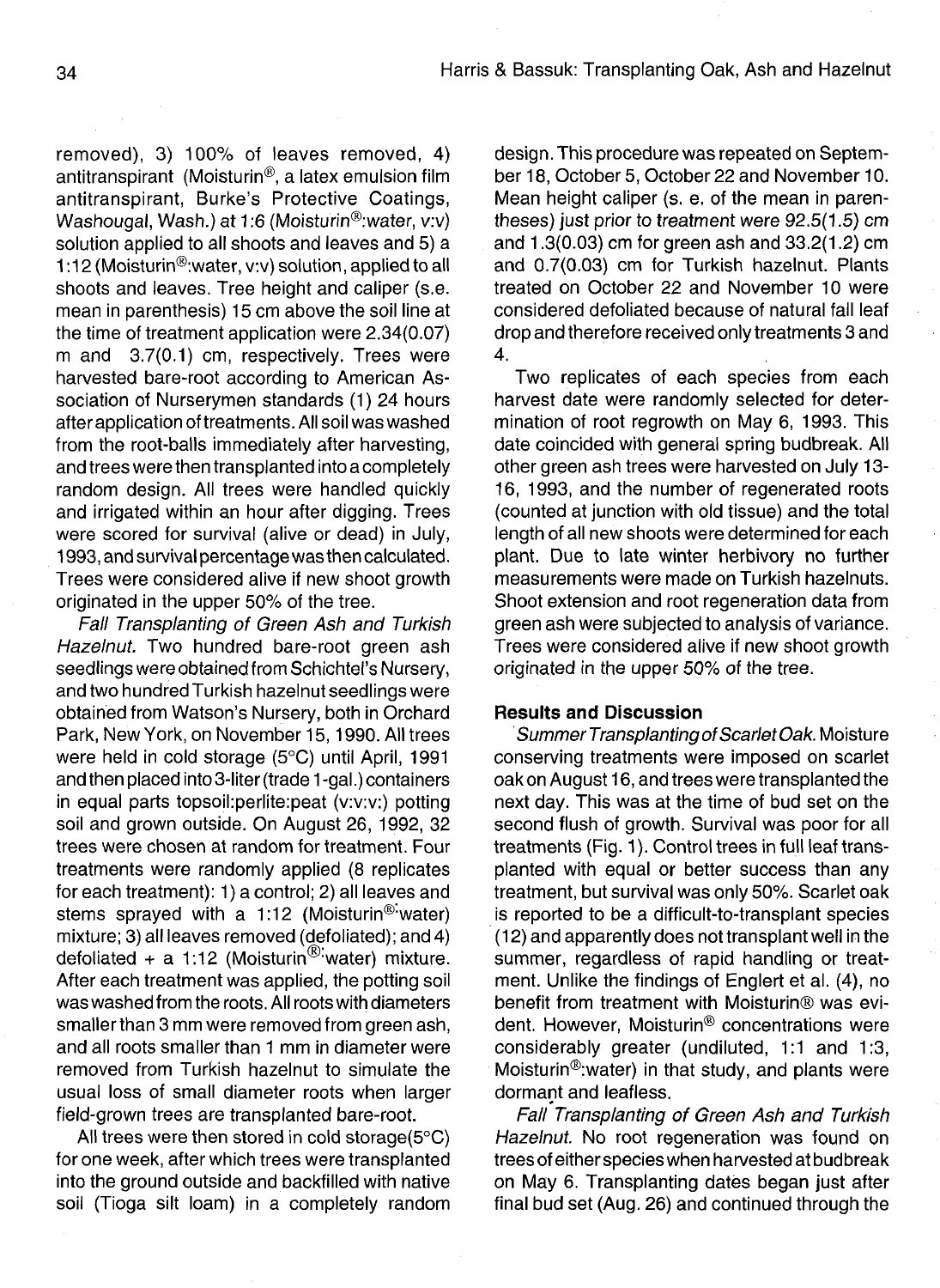root growth period of established trees (data not shown). The capacity for root regrowth on the transplanted trees was therefore present. The period after final bud set has the most potential for plant establishment before spring budbeak since shoot tissues are well developed and able to resist water loss, and a long period with warm soil is available. However, root regeneration on early fall transplants was probably curtailed by transplant shock, despite favorable potential for root regrowth, and the time required for acclimation to transplanting may have left insufficient time for root regeneration because of decreasing soil temperatures.

Although overall treatment effects on shoot extension of green ash were not statistically significant at conventional levels ( $p = 0.11$ ), a beneficial treatment effect probably occurred for Moisturin® treated plants on August 26 (Fig. 2A). However, no treatment effect trend was evident on the number of new roots (Fig. 2B). Further evidence that Moisturin® was beneficial on this

**Figure 2. Total spring post-transplant shoot extension (A), number of new roots formed (B) and survival percentage (C) for green ash seedlings transplanted with combinations of Moisturin® and defoliation treatments throughout the fall of 1992. Bars represent standard errors of the means,**  $n = 6$ **.** 

date is that survival was 100% for both Moisturin<sup>®</sup> treatments (Fig. 2C), while survival was lower for the other two treatments. Moisturin® had no apparent beneficial effect on measured responses on other transplant dates, and the data suggest that a negative effect on shoot extension ( $p = 0.06$ ) may have been present on the October 22



**EZ3FUIL LEAF**  $MEANS = NS$ **E23FULL LEAF + MOISTURIN** 100 **^•DEFOLIATED QDEFOLIATEO + MOISTURIN** o 80 TOTAL SHOOT EXTENSION z 00000000000000000 60 o o **X CO** 40 20 **0**  $MEANS = NS$ NEW ROOTS **70** B **o o 60 50 40** o **30** UJ **CD 20 10 0**  $\mathsf{C}$ **SURVIVAL** 100 **1 75** 50 **O** 25  $\mathbf 0$ 8/26 9/18 10/05 10/22 11/10 HARVEST DATE

120